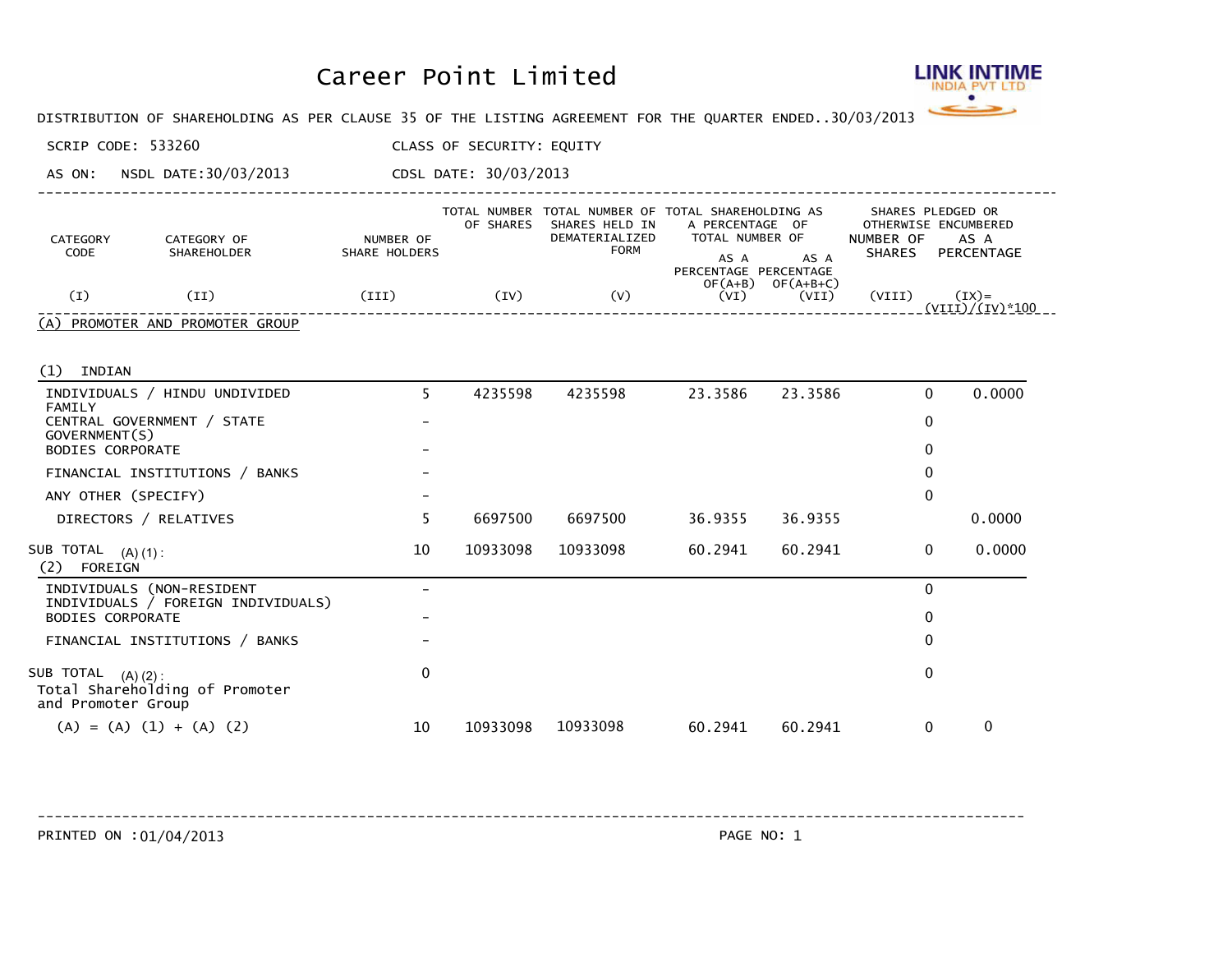

DISTRIBUTION OF SHAREHOLDING AS PER CLAUSE 35 OF THE LISTING AGREEMENT FOR THE QUARTER ENDED... 30/03/2013

SCRIP CODE: 533260 CLASS OF SECURITY: EQUITY

AS ON: NSDL DATE:30/03/2013 CDSL DATE: 30/03/2013

| CATEGORY<br>CODE   | CATEGORY OF<br><b>SHAREHOLDER</b> | NUMBER OF<br>SHARE HOLDERS | OF SHARES | TOTAL NUMBER TOTAL NUMBER OF TOTAL SHAREHOLDING AS<br>SHARES HELD IN<br>DEMATERIALIZED<br><b>FORM</b> | A PERCENTAGE OF<br>TOTAL NUMBER OF<br>AS A | AS A                 | NUMBER OF<br><b>SHARES</b> | SHARES PLEDGED OR<br>OTHERWISE ENCUMBERED<br>AS A<br>PERCENTAGE |  |
|--------------------|-----------------------------------|----------------------------|-----------|-------------------------------------------------------------------------------------------------------|--------------------------------------------|----------------------|----------------------------|-----------------------------------------------------------------|--|
| Œ)<br>$(B)$ PUBLIC | (II)<br>SHAREHOLDING              | (III)                      | (IV)      | (V)                                                                                                   | PERCENTAGE PERCENTAGE<br>$OF(A+B)$<br>(VI  | $OF(A+B+C)$<br>(VII) | (VIII)                     | $(TX) =$<br>(VIII)/(IV)*100                                     |  |

----------------------------------------------------------------------------------------------------------------------------

(1) INSTITUTIONS

| <b>BODIES CORPORATE</b>                             | 288                      | 1284137 | 942424  | 7.0818  | 7.0818  | 35654    | 2.7765 |
|-----------------------------------------------------|--------------------------|---------|---------|---------|---------|----------|--------|
| SUB TOTAL<br>$(B) (1)$ :<br>NON-INSTITUTIONS<br>(2) | 13                       | 2825650 | 2825650 | 15.5830 | 15.5830 | $\Omega$ | 0.0000 |
| QUALIFIED FORE. INVESTOR-CORPORAT                   |                          |         |         |         |         |          |        |
| OUALIFIED FORE.INVESTOR-IND                         |                          |         |         |         |         |          |        |
| FOREIGN VENTURE CAPITAL INVESTORS                   |                          |         |         |         |         | 0        |        |
| FOREIGN INSTITUTIONAL INVESTORS                     |                          | 661     | 661     | 0.0036  | 0.0036  | 0        | 0.0000 |
| INSURANCE COMPANIES                                 | $\qquad \qquad$          |         |         |         |         | 0        |        |
| VENTURE CAPITAL FUNDS                               | $\overline{\phantom{0}}$ |         |         |         |         | 0        |        |
| CENTRAL GOVERNMENT / STATE<br>GOVERNMENT(S)         | $\overline{\phantom{0}}$ |         |         |         |         | 0        |        |
| FINANCIAL INSTITUTIONS / BANKS                      |                          | 20000   | 20000   | 0.1103  | 0.1103  | 0        | 0.0000 |
| MUTUAL FUNDS / UTI                                  | 11                       | 2804989 | 2804989 | 15,4690 | 15,4690 | 0        | 0.0000 |

------------------------------------------------------------------------------------------------------------------------

PRINTED ON :01/04/2013 PAGE NO: 2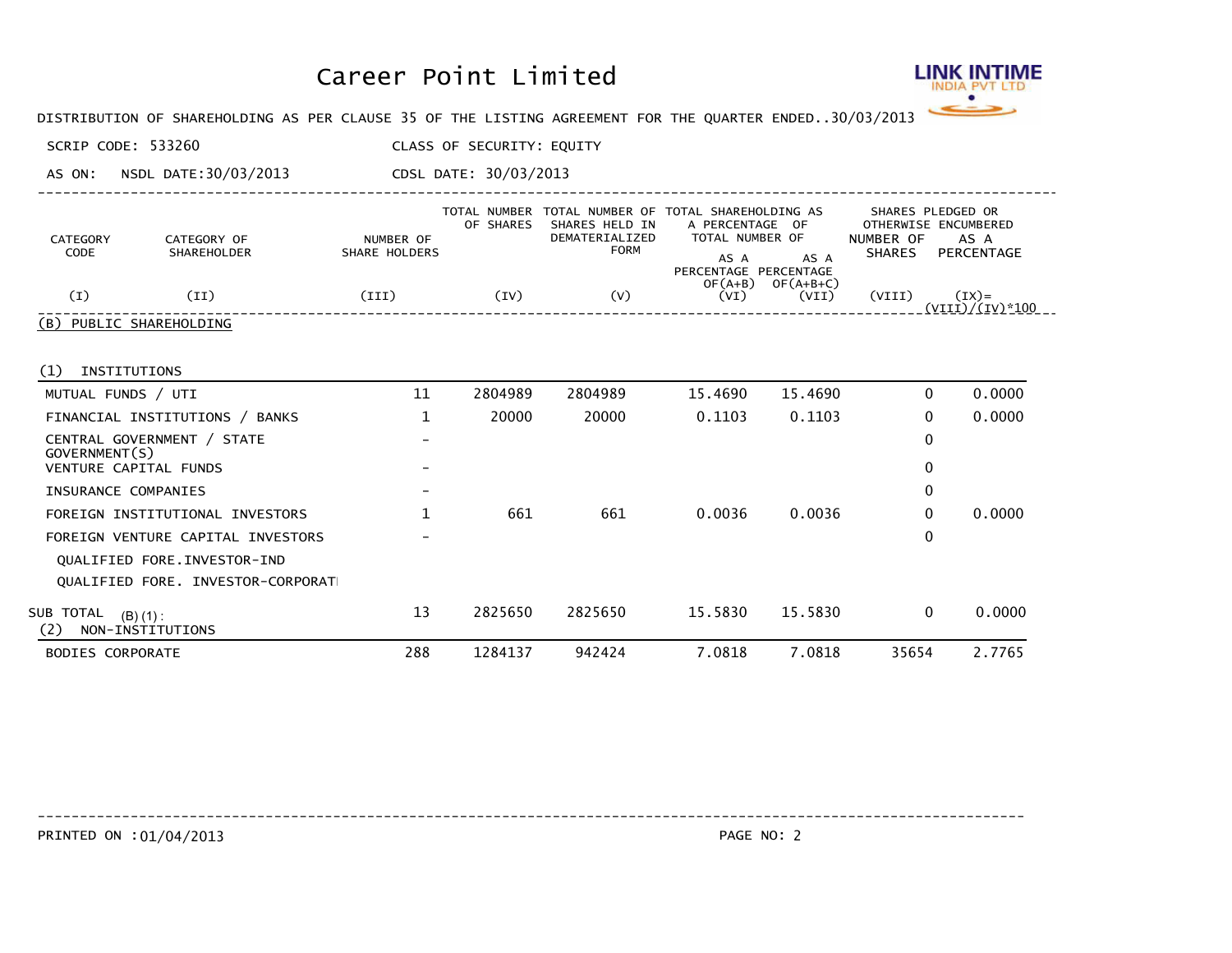

DISTRIBUTION OF SHAREHOLDING AS PER CLAUSE 35 OF THE LISTING AGREEMENT FOR THE QUARTER ENDED... 30/03/2013

SCRIP CODE: 533260 CLASS OF SECURITY: EQUITY

AS ON: NSDL DATE:30/03/2013 CDSL DATE: 30/03/2013

| CATEGORY<br>CODE     | CATEGORY OF<br><b>SHAREHOLDER</b>                                                                        | NUMBER OF<br>SHARE HOLDERS | OF SHARES | TOTAL NUMBER TOTAL NUMBER OF TOTAL SHAREHOLDING AS<br>SHARES HELD IN<br>DEMATERIALIZED<br><b>FORM</b> | A PERCENTAGE OF<br>TOTAL NUMBER OF<br>AS A<br>PERCENTAGE PERCENTAGE | AS A                 | NUMBER OF<br>SHARES | SHARES PLEDGED OR<br>OTHERWISE ENCUMBERED<br>AS A<br>PERCENTAGE |
|----------------------|----------------------------------------------------------------------------------------------------------|----------------------------|-----------|-------------------------------------------------------------------------------------------------------|---------------------------------------------------------------------|----------------------|---------------------|-----------------------------------------------------------------|
| (I)                  | (II)                                                                                                     | (III)                      | (IV)      | (V)                                                                                                   | $OF(A+B)$<br>(VI)                                                   | $OF(A+B+C)$<br>(VII) | (VIII)              | $(TX) =$<br>$(VIII)/(IV)*100$                                   |
| INDIVIDUALS          |                                                                                                          |                            |           |                                                                                                       |                                                                     |                      |                     |                                                                 |
| LAKH.                | INDIVIDUAL SHAREHOLDERS HOLDING<br>NOMINAL SHARE CAPITAL UPTO RS. 1                                      | 13673                      | 1986422   | 1986420                                                                                               | 10.9548                                                             | 10.9548              | 3423                | 0.1723                                                          |
| RS. 1 LAKH           | INDIVIDUAL SHAREHOLDERS HOLDING<br>NOMINAL SHARE CAPITAL IN EXCESS O<br>QUALIFIED FORE. INVESTOR-CORPORA | 8                          | 320738    | 320738                                                                                                | 1.7688                                                              | 1.7688               |                     | 0.0000                                                          |
|                      | QUALIFIED FORE. INVESTOR-IND                                                                             |                            |           |                                                                                                       |                                                                     |                      |                     |                                                                 |
| ANY OTHERS           |                                                                                                          |                            |           |                                                                                                       |                                                                     |                      |                     |                                                                 |
|                      | <b>CLEARING MEMBER</b>                                                                                   | 79                         | 33842     | 33842                                                                                                 | 0.1866                                                              | 0.1866               | 700                 | 2.0684                                                          |
|                      | <b>MARKET MAKER</b>                                                                                      |                            |           |                                                                                                       |                                                                     |                      |                     |                                                                 |
|                      | OFFICE BEARERS                                                                                           |                            |           |                                                                                                       |                                                                     |                      |                     |                                                                 |
|                      | FOREIGN NATIONALS                                                                                        |                            |           |                                                                                                       |                                                                     |                      |                     |                                                                 |
|                      | <b>FOREIGN NATIONALS</b>                                                                                 |                            |           |                                                                                                       |                                                                     |                      |                     |                                                                 |
|                      | NON RESIDENT INDIANS (REPAT)                                                                             | 99                         | 26928     | 26928                                                                                                 | 0.1485                                                              | 0.1485               |                     |                                                                 |
|                      | NON RESIDENT INDIANS (NON REPAT)                                                                         | 41                         | 1715      | 1715                                                                                                  | 0.0095                                                              | 0.0095               |                     |                                                                 |
| <b>TRUSTS</b>        |                                                                                                          | 4                          | 720409    | 720409                                                                                                | 3.9729                                                              | 3.9729               |                     | 0.0000                                                          |
| SUB TOTAL $(B)(2)$ : |                                                                                                          | 14192                      | 4374191   | 4032476                                                                                               | 24.1229                                                             | 24.1229              | 39777               | 0.9094                                                          |

----------------------------------------------------------------------------------------------------------------------------

PRINTED ON :01/04/2013 PAGE NO: 3 ------------------------------------------------------------------------------------------------------------------------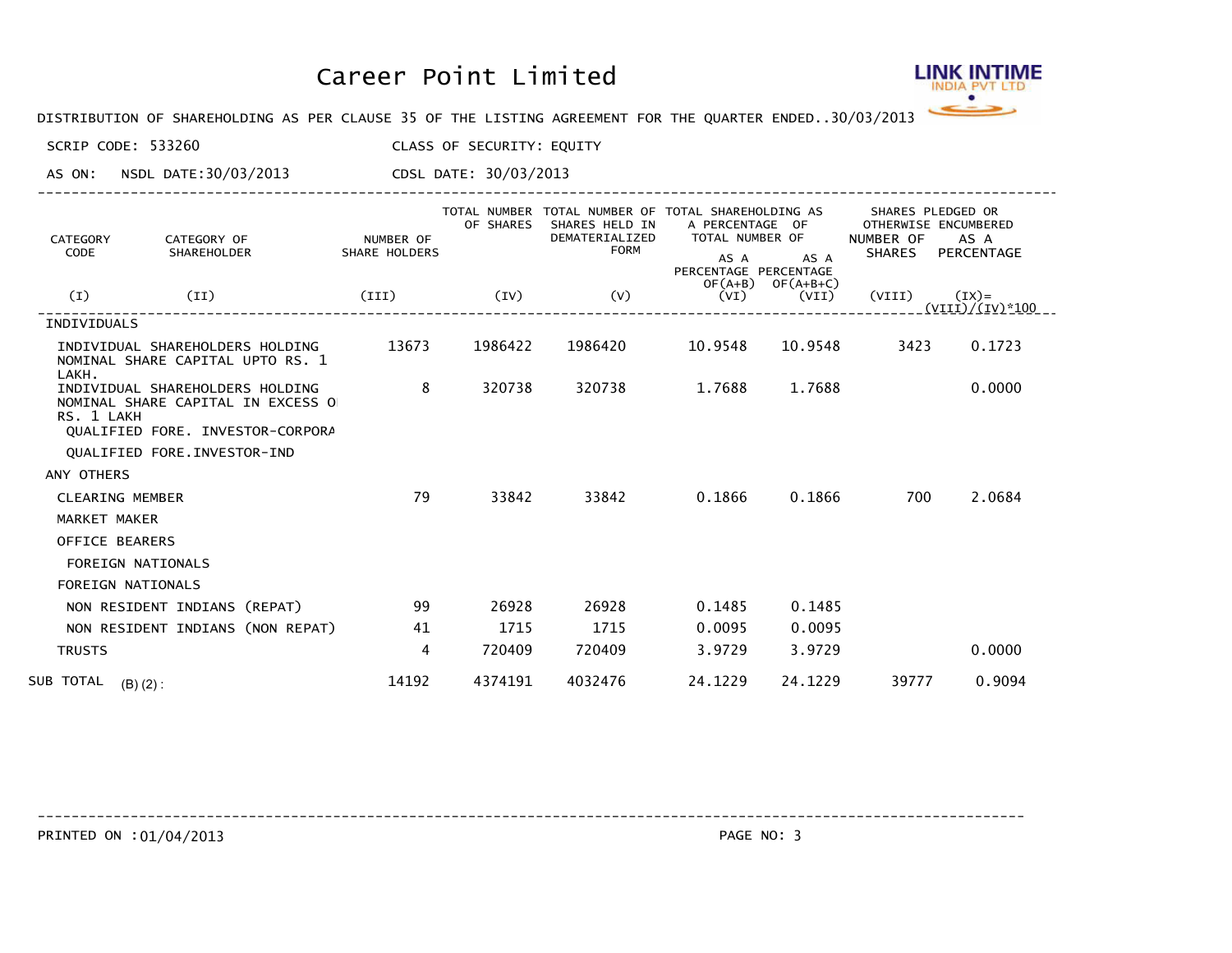

DISTRIBUTION OF SHAREHOLDING AS PER CLAUSE 35 OF THE LISTING AGREEMENT FOR THE QUARTER ENDED... 30/03/2013

SCRIP CODE: 533260 CLASS OF SECURITY: EQUITY

AS ON: NSDL DATE:30/03/2013 CDSL DATE: 30/03/2013

| CATEGORY<br>CODE          | CATEGORY OF<br>SHAREHOLDER        | NUMBER OF<br>SHARE HOLDERS | OF SHARES | TOTAL NUMBER TOTAL NUMBER OF TOTAL SHAREHOLDING AS<br>SHARES HELD IN<br>DEMATERIALIZED<br><b>FORM</b> | TOTAL NUMBER OF<br>AS A<br>PERCENTAGE PERCENTAGE | A PERCENTAGE OF<br>AS A        | SHARES PLEDGED OR<br>OTHERWISE ENCUMBERED<br>NUMBER OF<br>SHARES | AS A<br>PERCENTAGE        |
|---------------------------|-----------------------------------|----------------------------|-----------|-------------------------------------------------------------------------------------------------------|--------------------------------------------------|--------------------------------|------------------------------------------------------------------|---------------------------|
| (I)                       | (II)                              | (III)                      | (IV)      | (V)                                                                                                   | (VI)                                             | $OF(A+B)$ $OF(A+B+C)$<br>(VII) | $(YIII)$ $(IX)=$                                                 | <u>(VIII)/(IV)*100 _ </u> |
|                           | Total Public Shareholding         |                            |           |                                                                                                       |                                                  |                                |                                                                  |                           |
| $(B) = (B) (1) + (B) (2)$ |                                   | 14205                      | 7199841   | 6858126                                                                                               | 39.7059                                          | 39.7059                        | 39777                                                            | 0.5525                    |
|                           |                                   |                            |           |                                                                                                       |                                                  |                                |                                                                  |                           |
| TOTAL $(A) + (B)$         | (C) SHARES HELD BY CUSTODIANS AND | 14215                      | 18132939  | 17791224                                                                                              | 100.0000                                         | 100.0000                       | 39777                                                            | 0.2194                    |
| <b>HAVE BEEN ISSUED</b>   | AGAINST WHICH DEPOSITORY RECEIPTS |                            |           |                                                                                                       |                                                  |                                |                                                                  |                           |
|                           |                                   |                            |           |                                                                                                       |                                                  |                                |                                                                  |                           |
|                           |                                   |                            |           |                                                                                                       |                                                  |                                | $\mathbf 0$                                                      |                           |
|                           | (1) Promoter and Promoter Group   | $\mathbf{0}$               |           |                                                                                                       | 0.0000                                           |                                | $\mathbf 0$                                                      |                           |
| (2) Public                |                                   |                            |           |                                                                                                       |                                                  |                                |                                                                  |                           |
| SUB TOTAL                 |                                   |                            |           |                                                                                                       |                                                  |                                |                                                                  |                           |

----------------------------------------------------------------------------------------------------------------------------

PRINTED ON :01/04/2013 PAGE NO: 4

------------------------------------------------------------------------------------------------------------------------